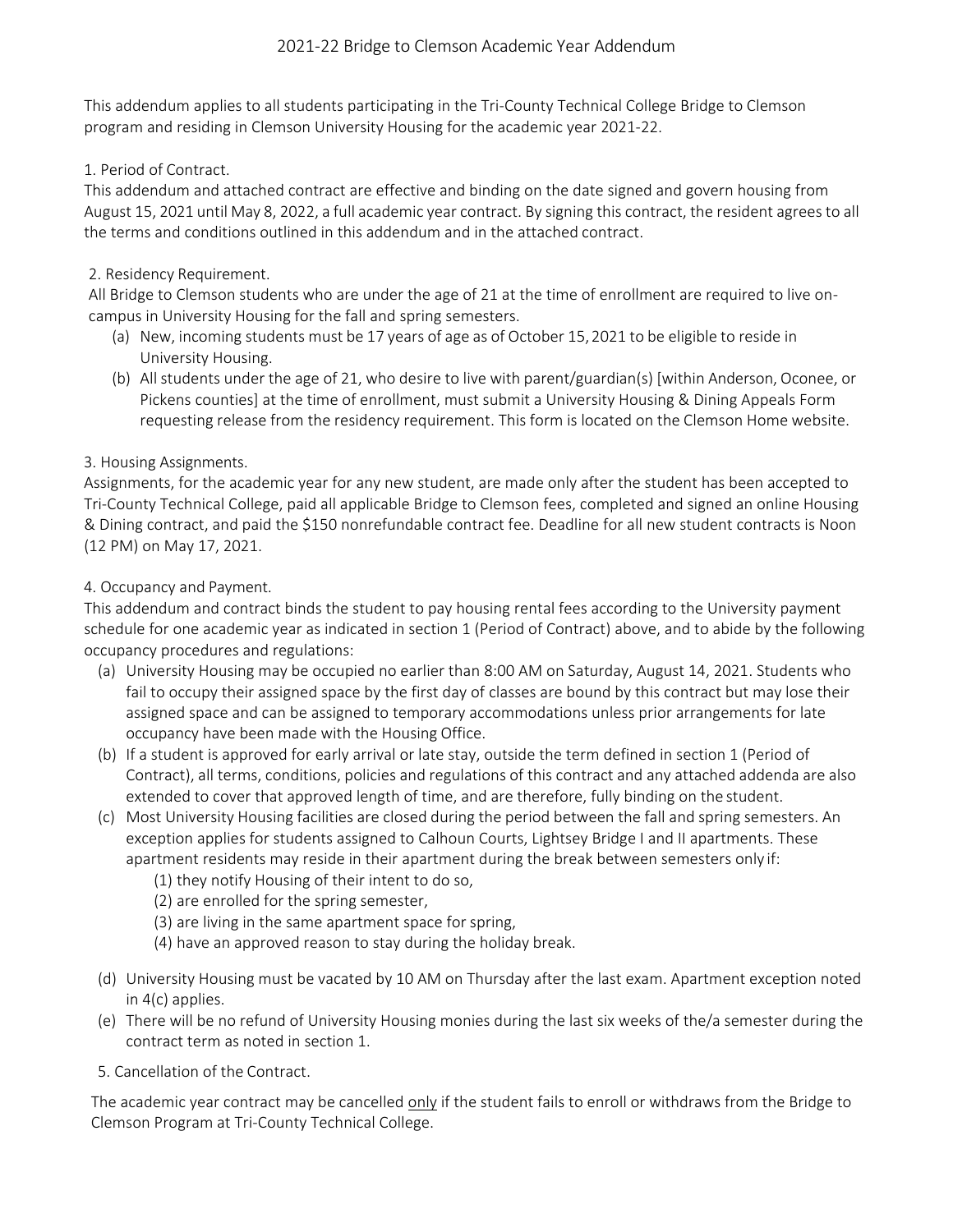- 6. Contract Cancellations and Fees.
	- (a) Students, who request cancellation of this Contract due to extenuating circumstances, must do so by submitting an online Appeals Form located on the Clemson Home website. The Housing & Dining's Appeals Committee will review the request, determining approval or denial of request, and will notify the student of the decision.
	- (b) The Housing Contract is legally binding and must be upheld by the student until notification has been received via email from the Housing & Dining Appeals Committee.
	- (c) In addition to time stayed costs, students may be subject to a cancellation fee, an amount not to exceed a semester's rental rate for the area assigned, based on the circumstances of cancellation.

Students who sign contracts after Noon (12 PM) on May 17, 2021 are subject to all cancellation procedures and may be subject to cancellation charges.

7. Proper Notice of Cancellation Request.

Students who desire to request cancellation of this contract must contact Clemson Home to receive instructions.

#### 8. Appeals Committee.

Students are encouraged first to contact the University Housing Assignments Office with concerns regarding the contract cancellation process. If the concerns are not resolved satisfactorily, the student is encouraged to submit such concerns to the Appeals Committee.

#### 9. Collection Fees.

If collection fees are assessed or attorney's fees are expended by the institution in the process of obtaining unpaid housing charges, the student may be responsible for the payment of those fees in addition to the unpaid housing charges.

10. Rental Rates.

Rental rates for University Housing & Dining are published online at [www.clemson.edu/housing-dining.](http://www.clemson.edu/housing-dining)